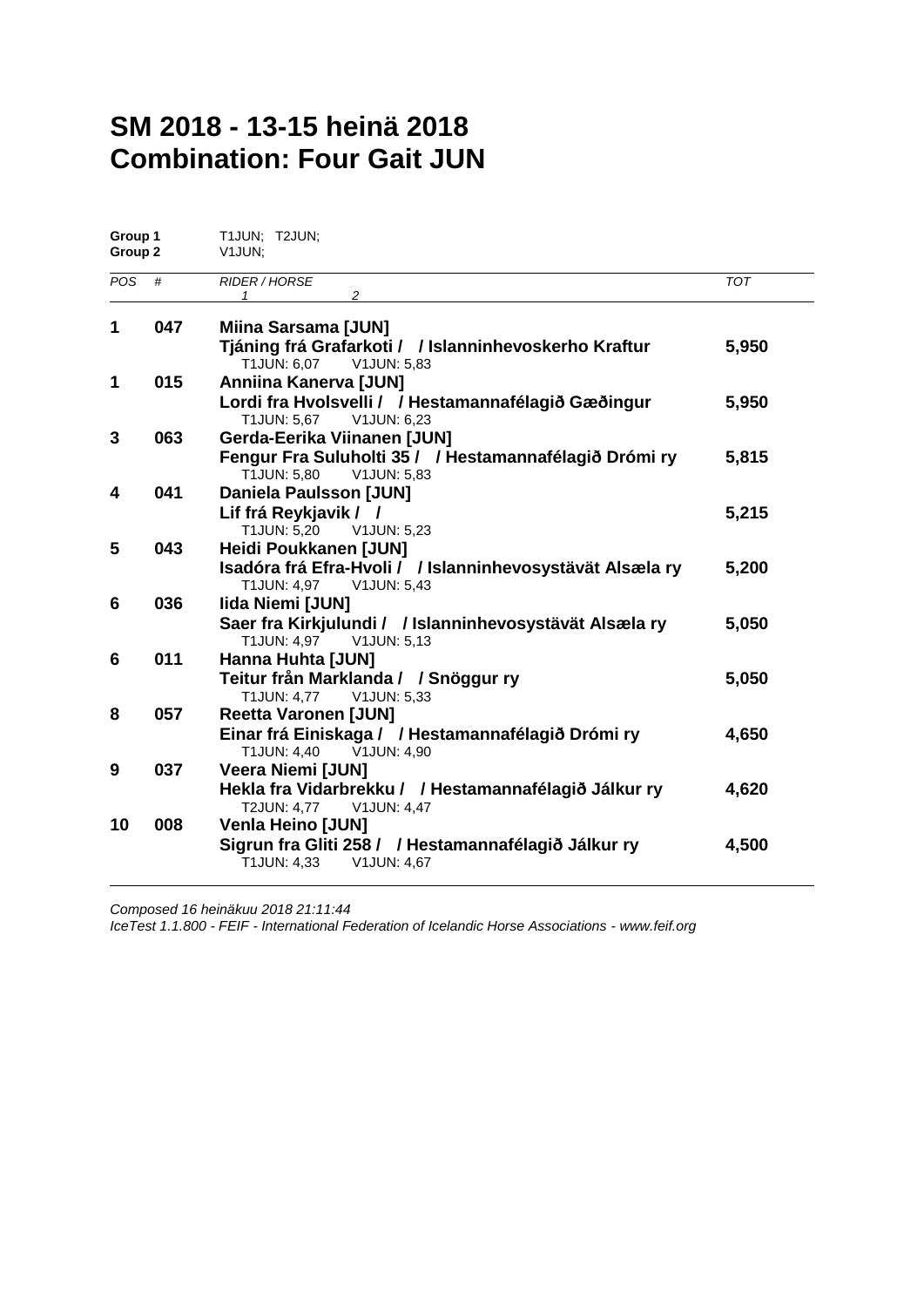## **SM 2018 - 13-15 heinä 2018 Combination: Four Gait YR**

|     | $T1YR$ ; $T2YR$ ;<br>V1YR                                                         |                                                                                                                                                                                                                                                                                                                                                                                                                                                                                                                                                                                                      |
|-----|-----------------------------------------------------------------------------------|------------------------------------------------------------------------------------------------------------------------------------------------------------------------------------------------------------------------------------------------------------------------------------------------------------------------------------------------------------------------------------------------------------------------------------------------------------------------------------------------------------------------------------------------------------------------------------------------------|
| #   | <b>RIDER / HORSE</b><br>2<br>1                                                    | <b>TOT</b>                                                                                                                                                                                                                                                                                                                                                                                                                                                                                                                                                                                           |
| 009 | <b>Nicole Hiltunen [YR]</b>                                                       |                                                                                                                                                                                                                                                                                                                                                                                                                                                                                                                                                                                                      |
|     |                                                                                   | 6,600                                                                                                                                                                                                                                                                                                                                                                                                                                                                                                                                                                                                |
| 023 | <b>Inka Koskinen [YR]</b>                                                         |                                                                                                                                                                                                                                                                                                                                                                                                                                                                                                                                                                                                      |
|     | Thumall frá Stóra-Hofi / / Hestamannafélagið Drómi ry<br>T2YR: 6,00<br>V1YR: 5,53 | 5,765                                                                                                                                                                                                                                                                                                                                                                                                                                                                                                                                                                                                |
| 065 | Ingrid Väyrynen [YR]                                                              |                                                                                                                                                                                                                                                                                                                                                                                                                                                                                                                                                                                                      |
|     | T1YR: 5,33<br>V1YR: 5.77                                                          | 5,550                                                                                                                                                                                                                                                                                                                                                                                                                                                                                                                                                                                                |
| 016 | Ronja Kelppe [YR]                                                                 |                                                                                                                                                                                                                                                                                                                                                                                                                                                                                                                                                                                                      |
|     | T1YR: 5,50<br>V1YR: 5,60                                                          | 5,550                                                                                                                                                                                                                                                                                                                                                                                                                                                                                                                                                                                                |
| 033 | Eliisa Mönkäre [YR]                                                               |                                                                                                                                                                                                                                                                                                                                                                                                                                                                                                                                                                                                      |
|     | T1YR: 5,20<br>V1YR: 5,47                                                          | 5,335                                                                                                                                                                                                                                                                                                                                                                                                                                                                                                                                                                                                |
| 062 | Henna Videnoja [YR]                                                               |                                                                                                                                                                                                                                                                                                                                                                                                                                                                                                                                                                                                      |
|     | Vidar fra Kattarhaed / / Snöggur ry                                               | 5,115                                                                                                                                                                                                                                                                                                                                                                                                                                                                                                                                                                                                |
|     |                                                                                   |                                                                                                                                                                                                                                                                                                                                                                                                                                                                                                                                                                                                      |
|     |                                                                                   |                                                                                                                                                                                                                                                                                                                                                                                                                                                                                                                                                                                                      |
|     |                                                                                   | 5,065                                                                                                                                                                                                                                                                                                                                                                                                                                                                                                                                                                                                |
|     |                                                                                   |                                                                                                                                                                                                                                                                                                                                                                                                                                                                                                                                                                                                      |
|     |                                                                                   | 4,800                                                                                                                                                                                                                                                                                                                                                                                                                                                                                                                                                                                                |
|     | T1YR: 4,57<br>V1YR: 5,03                                                          |                                                                                                                                                                                                                                                                                                                                                                                                                                                                                                                                                                                                      |
|     |                                                                                   |                                                                                                                                                                                                                                                                                                                                                                                                                                                                                                                                                                                                      |
|     |                                                                                   | 4,535                                                                                                                                                                                                                                                                                                                                                                                                                                                                                                                                                                                                |
|     |                                                                                   |                                                                                                                                                                                                                                                                                                                                                                                                                                                                                                                                                                                                      |
|     |                                                                                   | 4,480                                                                                                                                                                                                                                                                                                                                                                                                                                                                                                                                                                                                |
|     | V1YR: 4,83<br>T1YR: 4,13                                                          |                                                                                                                                                                                                                                                                                                                                                                                                                                                                                                                                                                                                      |
|     | Group 1<br>Group 2<br>006<br>001<br>018<br>051                                    | Völsungur frá Húsavik / /<br>T1YR: 6,67<br>V1YR: 6,53<br>Drift frá Hárlaugsstödum 2 / / Islanninhevoskerho Kraftur<br>Arda frá Kanastödum / / Islanninhevoskerho Kraftur<br>Skenkur från Kolungens Gård 2 / /<br>T1YR: 4,83<br>V1YR: 5.40<br><b>Mari Hannukainen [YR]</b><br>Solon fra Midkoti / /<br>T1YR: 5,20<br>V1YR: 4,93<br>Anna Ahto [YR]<br>Askur frá Vídidal 88 / / Hestamannafélagið Heppni<br>Kia Kettunen [YR]<br>Spói från Kullen / / Islanninhevosseura Nattfári ry<br>T2YR: 3,57<br>V1YR: 5,50<br><b>Natalie Slögs [YR]</b><br>Hvekkur frá Silfurheidi / / Hestamannafélagið Drómi ry |

*Composed 16 heinäkuu 2018 21:24:34*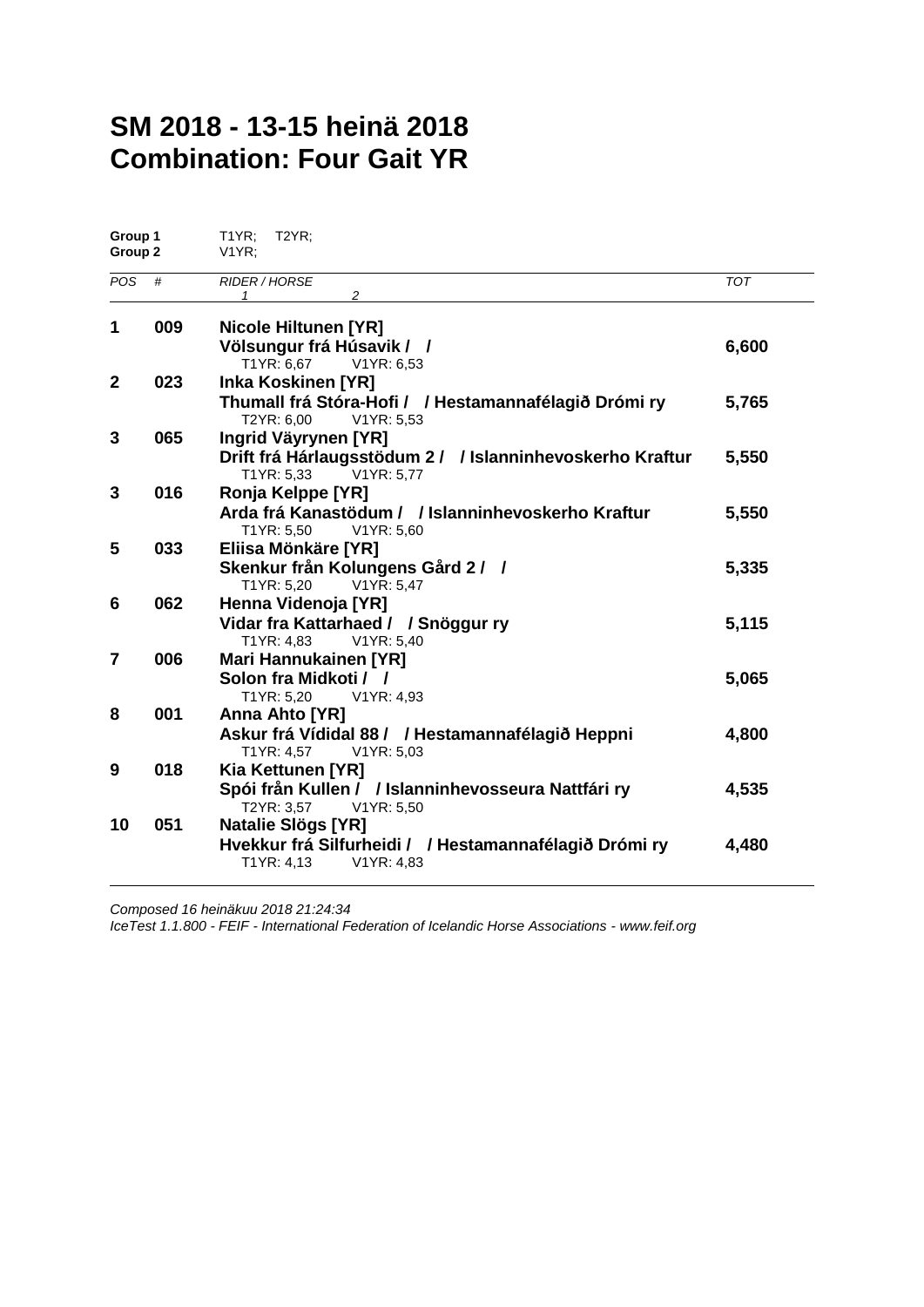# **SM 2018 - 13-15 heinä 2018 Combination: Four Gait SEN**

| Group 1<br>Group 2 |     | T1;<br>T2:<br>$V1$ ;                                                                                       |            |
|--------------------|-----|------------------------------------------------------------------------------------------------------------|------------|
| <b>POS</b>         | #   | <b>RIDER / HORSE</b><br>2<br>1                                                                             | <b>TOT</b> |
| 1                  | 038 | <b>Arnella Nyman [SEN]</b><br>Thór från Järsta 91 / / Hestamannafélagið Jálkur ry                          | 7,485      |
| $\mathbf{2}$       | 068 | T2: 7,90<br>V1:7,07<br>Mari Väyrynen-Kunnas [SEN]<br>Heimur frá Austurkoti 97 / /                          | 5,970      |
| 3                  | 021 | T1: 5,87<br>V1: 6.07<br><b>Jutta Korhonen [SEN]</b><br>Öskubuska frá Efra-Hvoli / /                        | 5,835      |
| 3                  | 007 | T1: 6,00<br>V1: 5.67<br><b>Laura Heimonen [SEN]</b><br>Oddur frá Hafnarfirdi / /<br>T1: 5,67<br>V1: 6,00   | 5,835      |
| 5                  | 049 | Guðmundur Sigurbjörnsson [SEN]<br>Ólga frá Hennum / /<br>T1: 5,87<br>V1: 5,53                              | 5,700      |
| 6                  | 046 | <b>Pilvi Routasalo [SEN]</b><br>Hnappur frá Hömrum II / /<br>T1:5,17<br>V1: 5,73                           | 5,450      |
| $\overline{7}$     | 053 | <b>Ursula Suppanen [SEN]</b><br>Geisla fra Sannikko / / Hestamannafélagið Drómi ry<br>T1: 5,40<br>V1: 5,07 | 5,235      |
| 8                  | 027 | <b>Hennaleena Lehtinen [SEN]</b><br>Hannibal från Heden 1 / /<br>T2: 5,33<br>V1: 5,10                      | 5,215      |
| 9                  | 058 | <b>Eveliina Vatanen [SEN]</b><br>Emil fra Vaahteramäki / /<br>T1: 4,90<br>V1: 5,33                         | 5,115      |
| 10                 | 055 | <b>Taru Toikkanen [SEN]</b><br>Lipurta från Lyckaängen / /<br>V1: 5, 23<br>T1: 4,63                        | 4,930      |
| 11                 | 019 | Janika Kiverä [SEN]<br>Lukka från Heden 1 / /<br>T1: 4,30<br>V1: 4,93                                      | 4,615      |
| 12                 | 005 | <b>Kira Gluschkoff [SEN]</b><br>Arelia fra Aarnihaga 297 ISL / /<br>T1: 3,33<br>V1: 4,53                   | 3,930      |

*Composed 16 heinäkuu 2018 21:26:01*